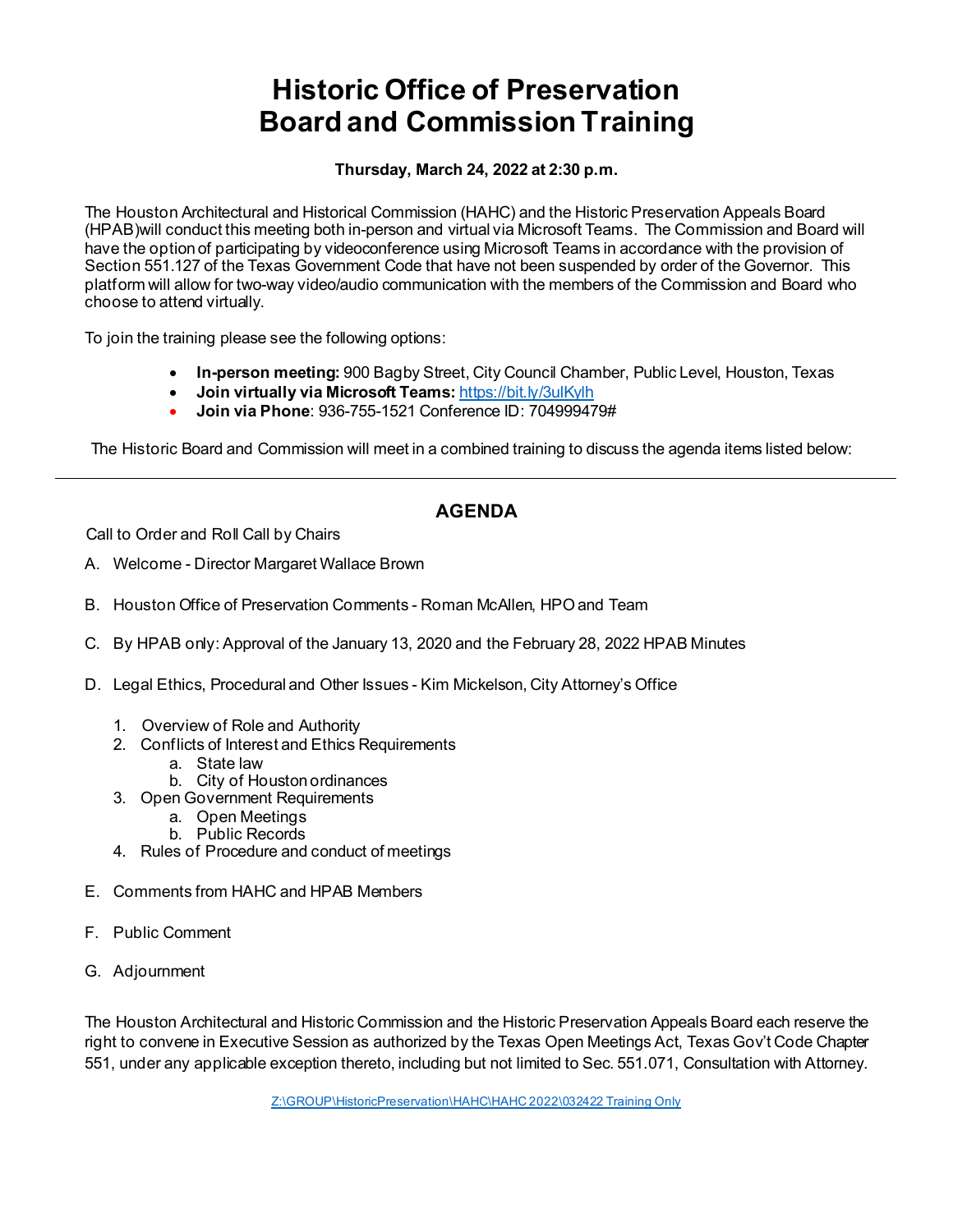## **Minutes of the Houston Historic Preservation Appeals Board (HPAB)**

(A CD of the full proceedings is on file in the Planning and Development Department)

**January 13, 2020** Meeting held in Council Chambers, Public Level, City Hall Annex 9:00 a.m.

## **CALL TO ORDER**

Chair J.D. Bartell called the meeting to order at 9:08 a.m., with a quorum present.

J.D. Bartell, Chair Tanya Debose Truman Edminster Douglas Elliott Arrived at 9:10 a.m. during Approval of Minutes

## **EXOFFICIO MEMBERS**

Samantha Bruer, Archivist, Houston Metropolitan Research Center Michael Kramer, Assistant Director, Planning and Development

**Executive Secretary** Margaret Wallace Brown, Director, Planning and Development

**CHAIR'S REPORT NONE** 

## **DIRECTORS REPORT**

The Director's Report was given by Margaret Wallace Brown, Director, Planning and Development Department.

## **APPROVAL OF THE OCTOBER 21, 2019 HISTORIC PRESERVATION APPEALS BOARD MEETING MINUTES**

Motion was made by Board Member Debose, seconded by Board Member Edminster, to approve the October 21, 2019 Historic Preservation Appeals Board meeting minutes. Motion carried unanimously.

## **I. CONSIDERATION OF AND POSSIBLE ACTION ON AN APPEAL OF THE DECISION OF THE HOUSTON ARCHAEOLOGICAL AND HISTORICAL COMMISSION ON JULY 18, 2019 FOR A CERTIFICATE OF APPROPRIATENESS FOR 605 COLUMBIA - HOUSTON HEIGHTS SOUTH HISTORIC DISTRICT.**

Staff recommendation: None. Presentation was given by Kareem Heshmat.

Board action: Reversed the decision of the Houston Archeological and Historical Commission (HAHC), and permit demolition for 605 Columbia - Houston Heights South Historic District. Motion: **Edminster** Second: **Elliott** Vote: **Carried** Opposed: **Debose**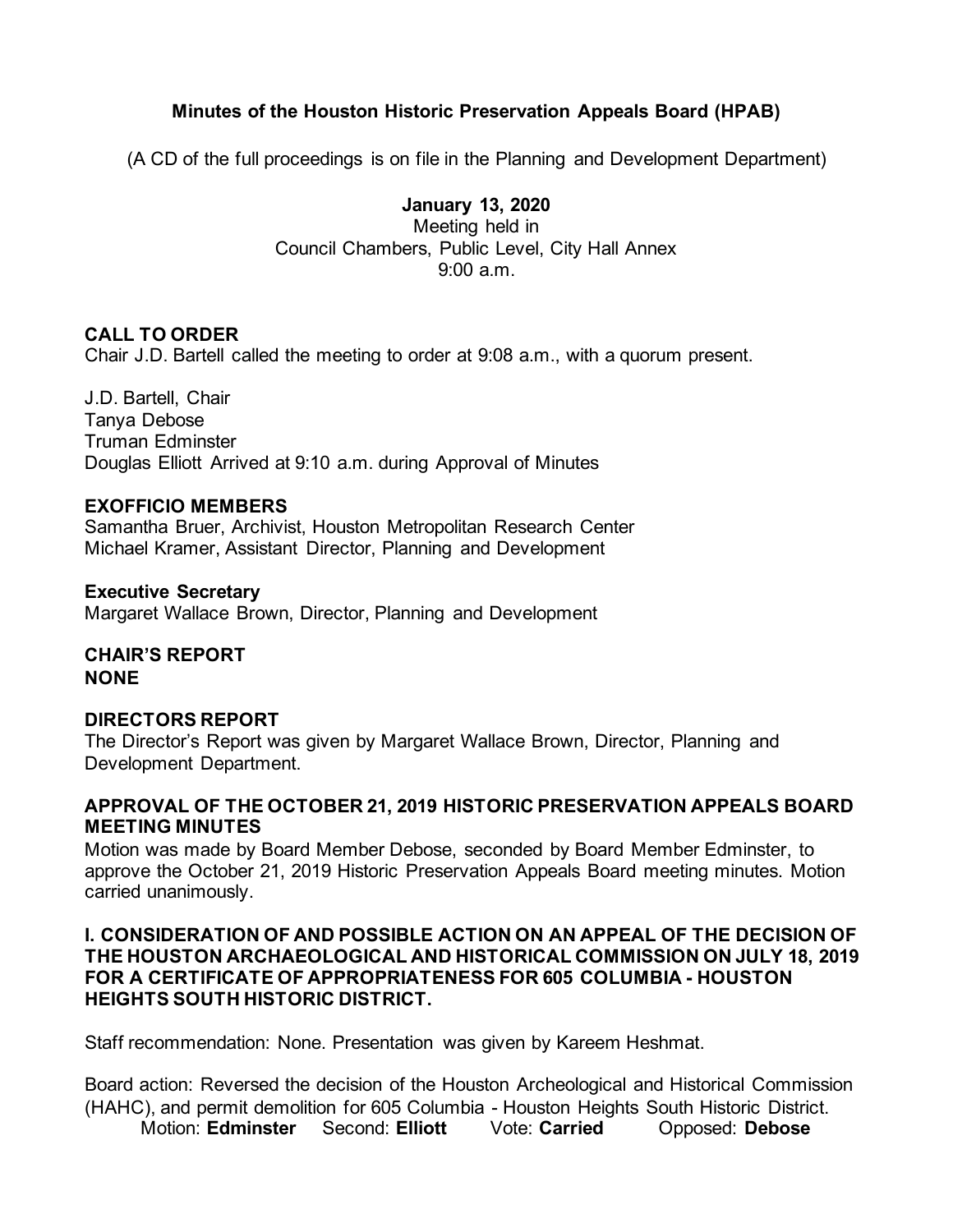Speakers: Shelly Immel, Applicant – supportive; Theo Lawrence, opposed; Pete Stockton, Houston Public Works.

#### **II. CONSIDERATION OF AND POSSIBLE ACTION ON AN APPEAL OF THE DECISION OF THE HOUSTON ARCHAEOLOGICAL AND HISTORICAL COMMISSION ON DECEMBER 18, 2019 FOR A CERTIFICATE OF APPROPRIATENESS FOR 717 HARVARD - HOUSTON HEIGHTS SOUTH HISTORIC DISTRICT.**

Staff recommendation: None. Presentation was given by Roman McAllen.

Board action: Upheld the decision of the Houston Archeological and Historical Commission (HAHC) for 717 Harvard - Houston Heights South Historic District.

Motion: **Elliott** Second: **Debose** Vote: **Unanimous** Abstain: **None** Speakers: Mehul Patel, Applicant, Tom Hickman – supportive; Pete Stockton, Houston Public Works.

## **III. PUBLIC COMMENT**

Chair Bartell commented that the level of information provided to the HPAB and to HAHC, and that demolitions are serious. He also stated that applicants should not contact Board Members or Commissioners directly. Board member Elliott stated that appraisals should consider the value of historic properties, and not assume demolition.

## **IV. ADJOURNMENT**

There being no further business brought before the Board, Chair J.D. Bartell adjourned the meeting at 10:48 a.m.

\_\_\_\_\_\_\_\_\_\_\_\_\_\_\_\_\_\_\_\_\_\_\_\_\_\_\_\_\_\_\_ \_\_\_\_\_\_\_\_\_\_\_\_\_\_\_\_\_\_\_\_\_\_\_\_\_\_\_\_\_\_\_

**J.D. Bartell Chair**

**Margaret Wallace Brown Executive Secretary**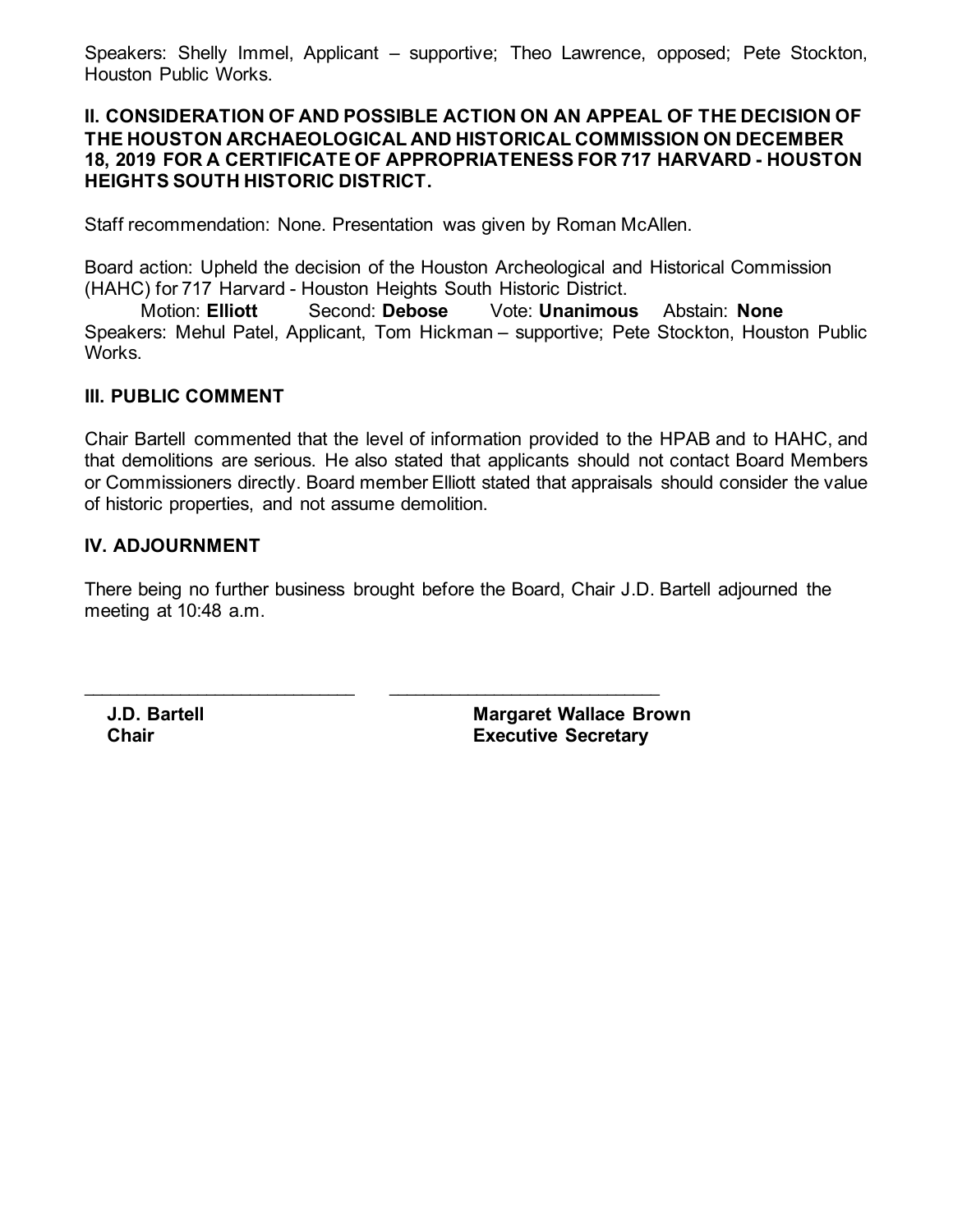## **Minutes of the Houston Historic Preservation Appeals Board (HPAB)**

## **February 28, 2022**

Meeting held in Council Chambers, Public Level, City Hall Annex, with telephonic/video conference via Microsoft Teams <https://bit.ly/3BBboda> 9:00 a.m.

## **CALL TO ORDER**

Chair J.D. Bartell called the meeting to order at 9:04 a.m. with a roll call vote and a quorum present.

J.D. Bartell, Chair Present Tanya Debose Present virtually Truman Edminster Present Douglas Elliott, Vice ChairPresent virtually Rob Hellyer Present

## **EXOFFICIO MEMBERS**

Samantha Bruer, Archivist, Houston Metropolitan Research Center Jennifer Ostlind, Deputy Director, Planning and Development

#### **Executive Secretary**

Margaret Wallace Brown, Director, Planning and Development

#### **CHAIR'S REPORT**

Report was given by Chair J.D. Bartell.

## **DIRECTORS REPORT**

Report was given by Margaret Wallace Brown, Director, Planning and Development.

## **APPROVAL OF THE SEPTEMBER 13, 2021 HISTORIC PRESERVATION APPEALS BOARD MEETING MINUTES**

Motion was made by Board Member Edminster, seconded by Board Member Debose, to approve the September 13, 2021 Historic Preservation Appeals Board Minutes. Motion carried, with Board Member Hellyer abstaining.

## **I. CONSIDERATION OF AND POSSIBLE ACTION ON AN APPEAL OF THE DECISION OF THE HOUSTON ARCHAEOLOGICAL AND HISTORICAL COMMISSION ON JANUARY 27, 2022 FOR A CERTIFICATE OF APPROPRIATENESS FOR 7542 CAYTON ST IN GLENBROOK VALLEY HISTORIC DISTRICT.**

Staff recommendation: None. Presentation was given by Amanda Coleman.

Board action: Partially upheld the decision of the Houston Archeological and Historical Commission (HAHC) for a Certificate of Appropriateness for 7542 Cayton St in Glenbrook Valley Historic District, with the condition of allowing an architectural standing seam metal roof as proposed, covering central courtyard.

Motion: **Hellyer** Second: **Debose** Vote: **Carried** Abstaining: **Elliott** Speaker: Maribel Meza, Applicant/owner representative – supportive.